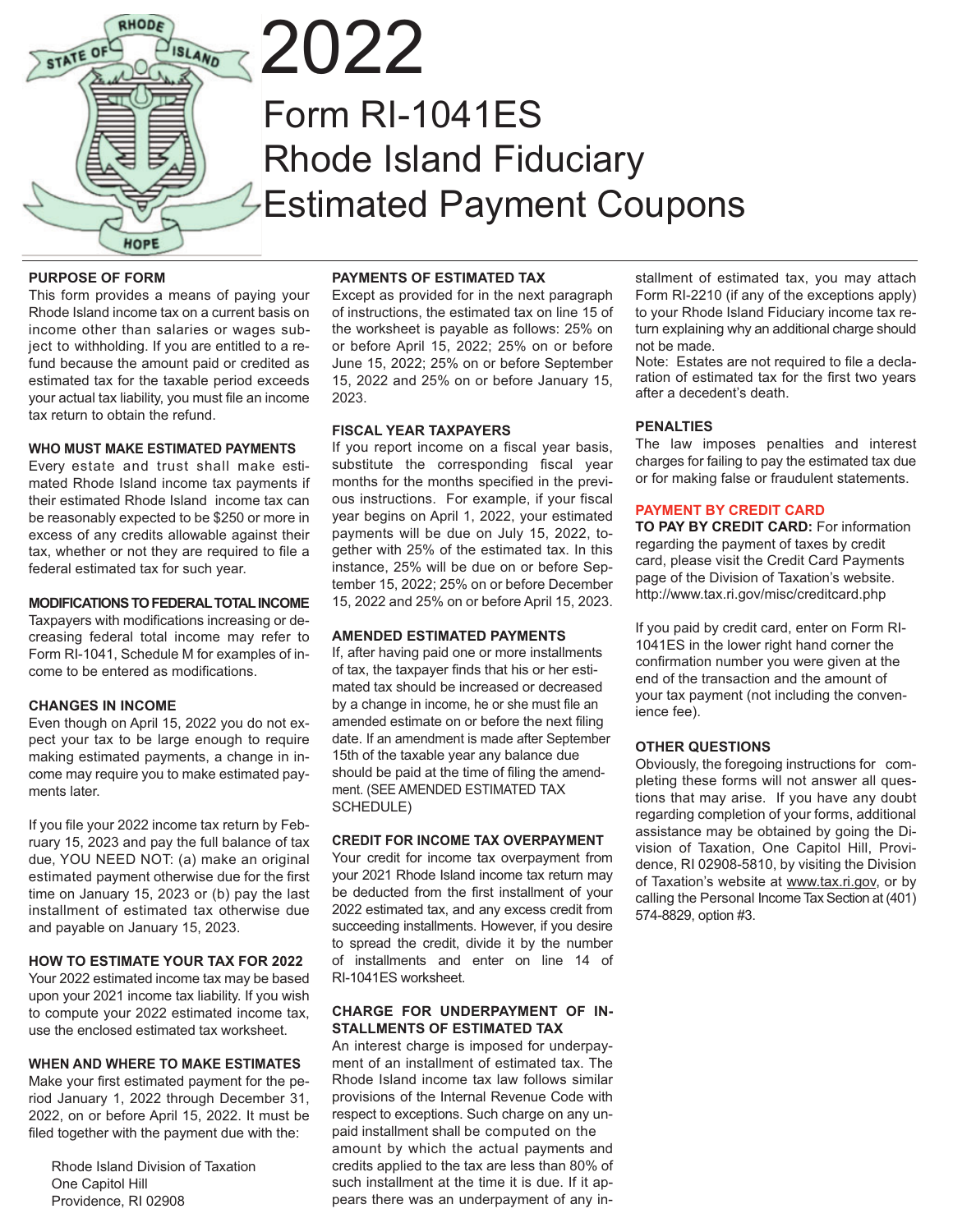### **Rhode Island Fiduciary Estimated Payment Worksheet 2022 RI-1041ES**

| $\mathsf{RI}\text{-}\mathsf{I}\mathsf{U}\text{4}\mathsf{I}\mathsf{E}\mathsf{S}$ Rhode Island Fiduciary Estimated Payment Worksheet $\mathsf{Z}\mathsf{U}\mathsf{Z}\mathsf{Z}$ |  |
|-------------------------------------------------------------------------------------------------------------------------------------------------------------------------------|--|
| PART 1 ESTIMATED RHODE ISLAND INCOME TAX WORKSHEET                                                                                                                            |  |
| <b>A E</b> double to be a <b>fEu</b> diamond of the <b>contract of a</b>                                                                                                      |  |

|                                                                                                                                        | 1.  |  |
|----------------------------------------------------------------------------------------------------------------------------------------|-----|--|
|                                                                                                                                        | 2.  |  |
|                                                                                                                                        | 3.  |  |
|                                                                                                                                        | 4.  |  |
|                                                                                                                                        | 5.  |  |
|                                                                                                                                        | 6.  |  |
|                                                                                                                                        | 7.  |  |
|                                                                                                                                        | 8.  |  |
|                                                                                                                                        | 9.  |  |
|                                                                                                                                        | 10. |  |
|                                                                                                                                        | 11. |  |
| 12. Estimated RI income tax payment required. Subtract line 11 from line 10. If result is \$250.00 or LESS, no payment is required     | 12. |  |
| 13. Computation of installment. Check the box when the estimated payment is to be filed and enter the amount indicated                 |     |  |
| April 15, 2022<br>Enter 1/4 of line 12<br>Enter 1/3 of line 12<br>Enter 1/2 of line 12<br>Enter 1/4 of line 12<br>Enter 1/4 of line 12 | 13. |  |
| 14. Enter amount of 2021 RI overpayment elected for credit to 2022 estimated tax. However, if you desire to spread the credit, divide  | 14. |  |
|                                                                                                                                        |     |  |

# **PART 2 RECORD OF ESTIMATED PAYMENTS**

|                   |                 | Column A | Column B | Column C                           | Column D                                                      |
|-------------------|-----------------|----------|----------|------------------------------------|---------------------------------------------------------------|
| Payment<br>Number | Check<br>Number | Date     | Amount   | 2021 Overpayment<br>credit applied | Total amount paid and credited<br>(add column B and column C) |
|                   |                 |          |          |                                    |                                                               |
|                   |                 |          |          |                                    |                                                               |
| 3                 |                 |          |          |                                    |                                                               |
| 4.                |                 |          |          |                                    |                                                               |
|                   |                 |          |          | Total                              |                                                               |

# **PART 3 AMENDED ESTIMATED TAX SCHEDULE**

| 16  |  |
|-----|--|
|     |  |
| 18  |  |
| 19. |  |
|     |  |

# **ALLOWABLE RHODE ISLAND CREDITS**

Only the following credits will be allowed against Rhode Island fiduciary income tax:

1) Credit for Taxes Paid to Other States - **RIGL §44-30-18**

- 2) Historic Structures Tax Credit **RIGL §44-33.2**
- 3) Historic Preservation Tax Credits 2013 **RIGL §44-33.6**
- 4) Motion Picture Productions Company Tax Credit **RIGL §44-31.2**
- 5) Musical and Theatrical Production Tax Credits **RIGL §44-31.3**
- 6) Credits for Contributions to Scholarship Organizations **RIGL §44-62**
- 7) RI New Qualified Jobs Incentive **RIGL §44-48.3**
- 8) Rebuild Rhode Island Tax Credit **RIGL §42-64.20**